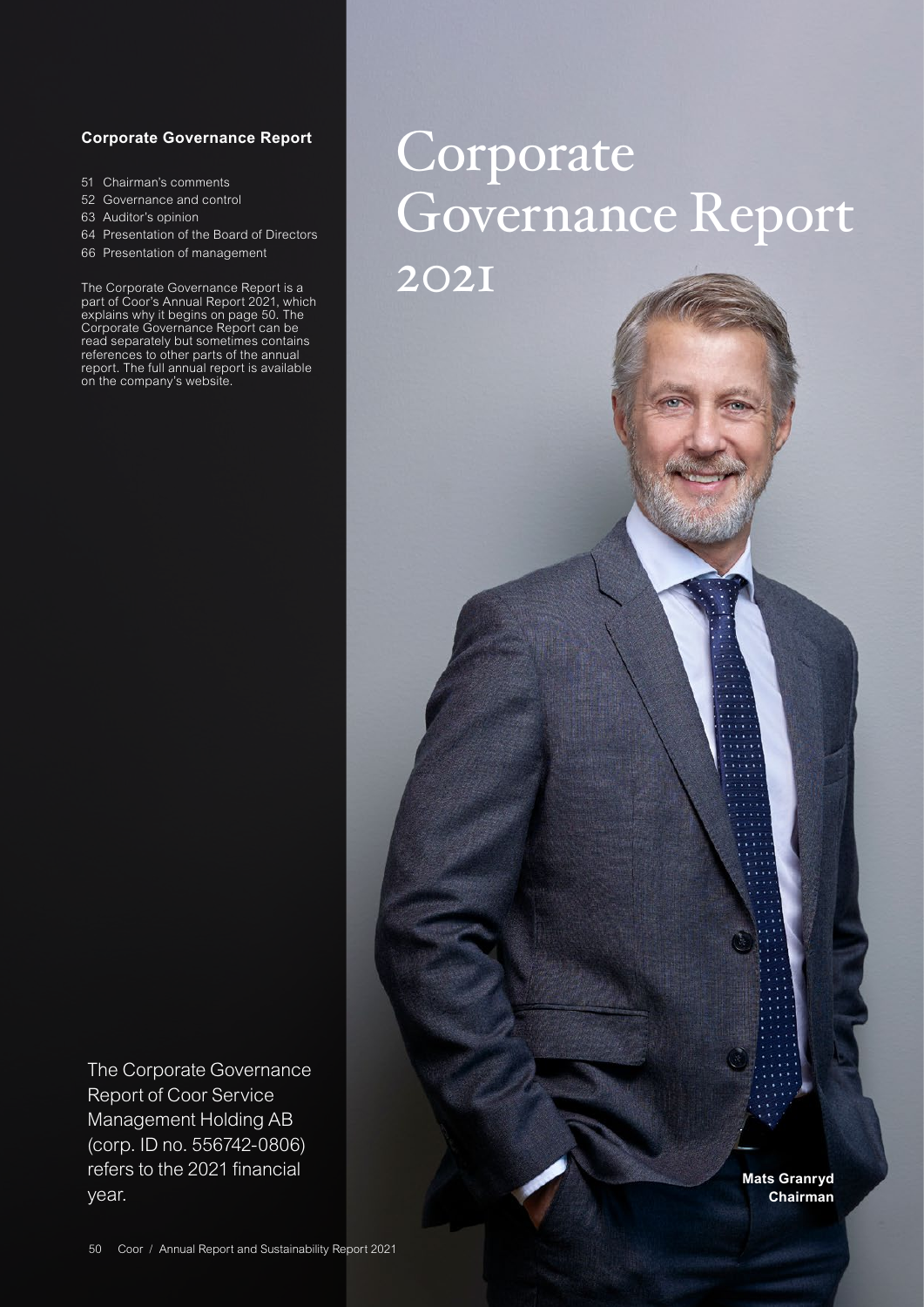# <span id="page-1-0"></span>"Coor has momentum"

A strong year doesn't happen by itself. On the contrary, Coor's successes were built on an enormous amount of hard work from all the company's employees, according to Mats Granryd, Chairman of Coor's Board of Directors.

# **WHAT IS YOUR VIEW OF COOR'S PERFORMANCE IN 2021, WITH REGARD TO THE COMPANY'S GOALS AND STRATEGIES?**

"Coor delivered a strong and stable performance in a challenging world. We have grown organically as well as through acquisitions. I am very pleased and proud of the company's performance and the fact that we are following our strategies, getting results and achieving our goals. It makes managing the company so much easier. A strong year doesn't happen by itself. Our successes were built on an enormous amount of hard work from all Coor employees and those of us on the Board are very grateful for that."

# **WHAT SETS COOR APART AS A COMPANY?**

"I am very impressed that Coor always manages to deliver and always thinks about the value we are creating for the customer. Being professional and responsive to the market and seeing opportunities, even in a tough climate. I am also impressed by our attention to detail and professionalism, which are two of Coor's hallmarks, and that there is a genuine respect for both our employees and our customers."

# **WHAT DO YOU SEE AS THE BOARD'S MOST IMPORTANT TASKS?**

"Our primary task is twofold – to support management with advice and insights in order to look after our many owners' interests, and to demand that management does its utmost, which requires a combination of prudence and courage."

# **ARE THERE ANY MATTERS THAT THE BOARD DEVOTED PARTICULAR ATTENTION TO THIS YEAR?**

"This has been a year of intense activity at Coor. We have focused on sustainability and innovation and on integrating acquisitions and new contracts.

Growth is always important for Coor, and innovation is crucial to ensuring that our customers remain happy. There is strong demand, and what we need to do is to aim even higher in all areas. More innovation, more sustainability and ensuring a smooth integration of our acquisitions."

# **WHAT ROLE DO YOU SEE COOR'S FOCUS ON SUSTAINABILITY PLAYING TODAY AND IN THE FUTURE?**

"Coor has a strong focus on sustainability. If you don't, you won't be around as a company in five years' time. During the year, we increased our ambition for sustainability and signed the UN Global Compact (UNGC), joined the Science Based Targets initiative and increased the transparency of our reporting to the market. We also made several important decisions, including eliminating the use of fossil fuels in our vehicle fleet and adding sustainability goals to our incentive programme for senior executives and key personnel.

Coor also has a way of structuring sustainability issues based on a triple bottom line approach where Coor takes responsibility for financial, social and environmental sustainability, and where all aspects are important. Today, everyone is demanding a focus on sustainability, and if you don't take responsibility you will be shunned by employees, customers and investors."

# **HOW DO YOU SEE THE NEXT FEW YEARS FOR COOR?**

"Coor has momentum – we have built a strong foundation and are ready to embark on an exciting growth journey in the Nordic region, organically and through acquisitions. In other words, it looks promising. We also have strong cash flow, which gives the company great freedom of action. It is not an easy journey of course, but I feel that we have an edge over our competitors. We work hard, with dedication and with a long-term view, and are always responsive to our customers' needs. 2022 will, like all other years, be a year of challenges. The most important thing is not to become complacent and rest on our laurels. Only dead fish follow the stream. At Coor, we have the strength to go our own way.

I and the rest of the Board look to the future with confidence. We have a dynamic journey ahead of us, and hope that you all – our employees, customers and shareholders – really feel it!"

> *Only dead fish follow the stream. At Coor we have the strength to go our own way.*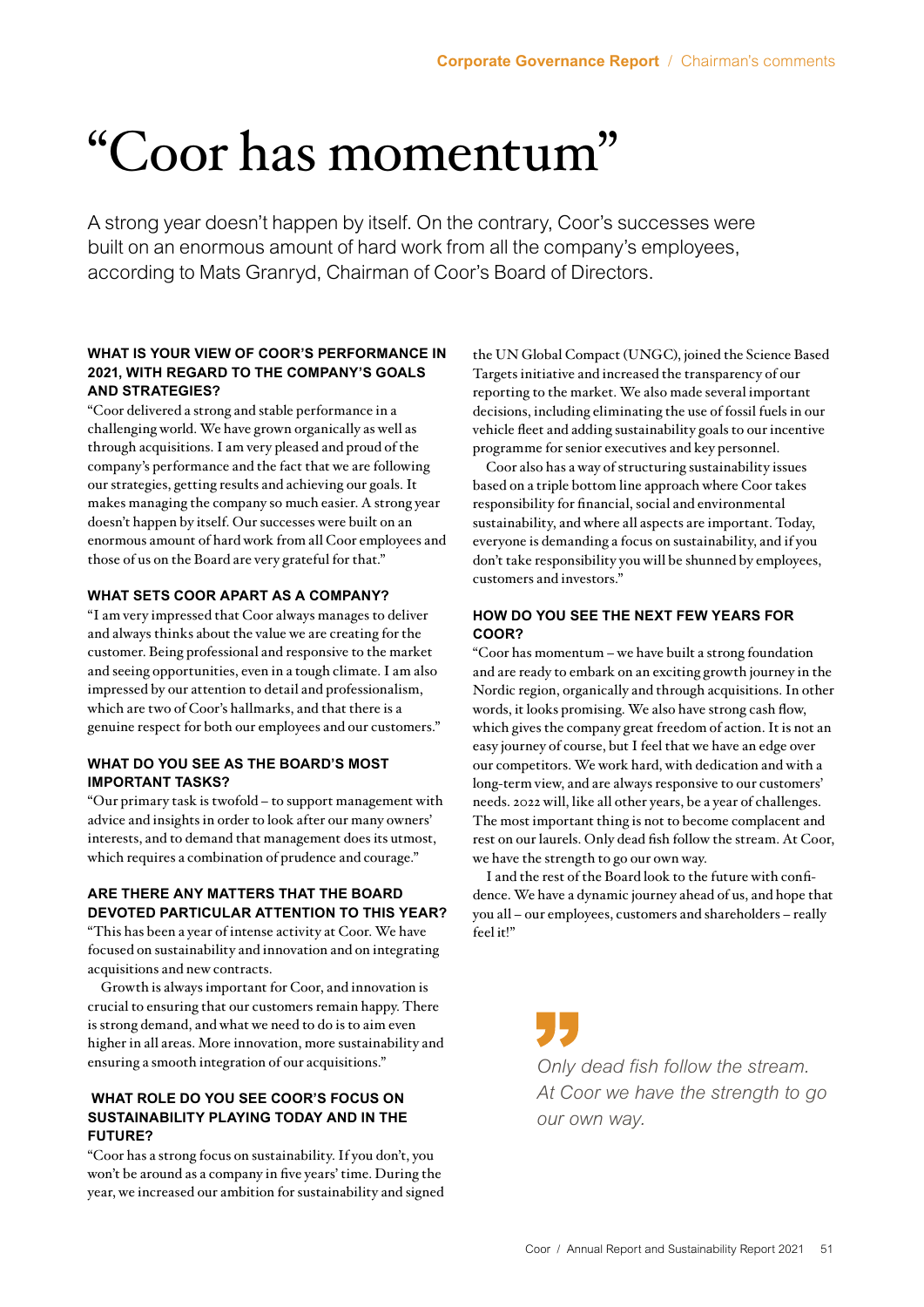# <span id="page-2-0"></span>Structured governance and control

The goal of Coor's corporate governance is to ensure systematic risk management and sustained value creation for shareholders through good control and a sound corporate culture.

**T**his Corporate Governance Report has been prepared by the Board of Directors of the Coor Group and describes Coor's corporate governance for 2021. The report has been reviewed by Coor's auditors, whose opinion is presented at the end of the report.

# **CORPORATE GOVERNANCE AT COOR**

Coor is a public limited company with its registered office in Stockholm, whose shares were listed on the Nasdaq Stockholm exchange on 16 June 2015. For Coor, good corporate governance means that the company is managed in a sustainable, responsible and efficient manner in all dimensions, thereby creating long-term value for all shareholders and other stakeholders. Coor's corporate governance is based on Swedish laws and regulations and on the rules and practices which apply for companies listed on Nasdaq Stockholm. Coor also follows the Swedish Corporate

Governance Code without deviating from any of its rules. In the countries where Coor operates the company follows the applicable local legislation.

In addition to the external regulations, Coor has a set of internal regulations consisting of governing documents for the Group, of which the most important are the Articles of Association, which are adopted by the shareholders' meeting, the rules of procedure for the Board of Directors and its committees, and the Board's terms of reference for the Chief Executive Officer. In addition, there are a large number of internal policies, instructions and delegation arrangements which clarify responsibilities and authorities in different areas. The most important governing documents are included in Coor's management system, which also describes the company's main processes and common work methods.

Coor's corporate governance structure is well defined and is illustrated schematically below.

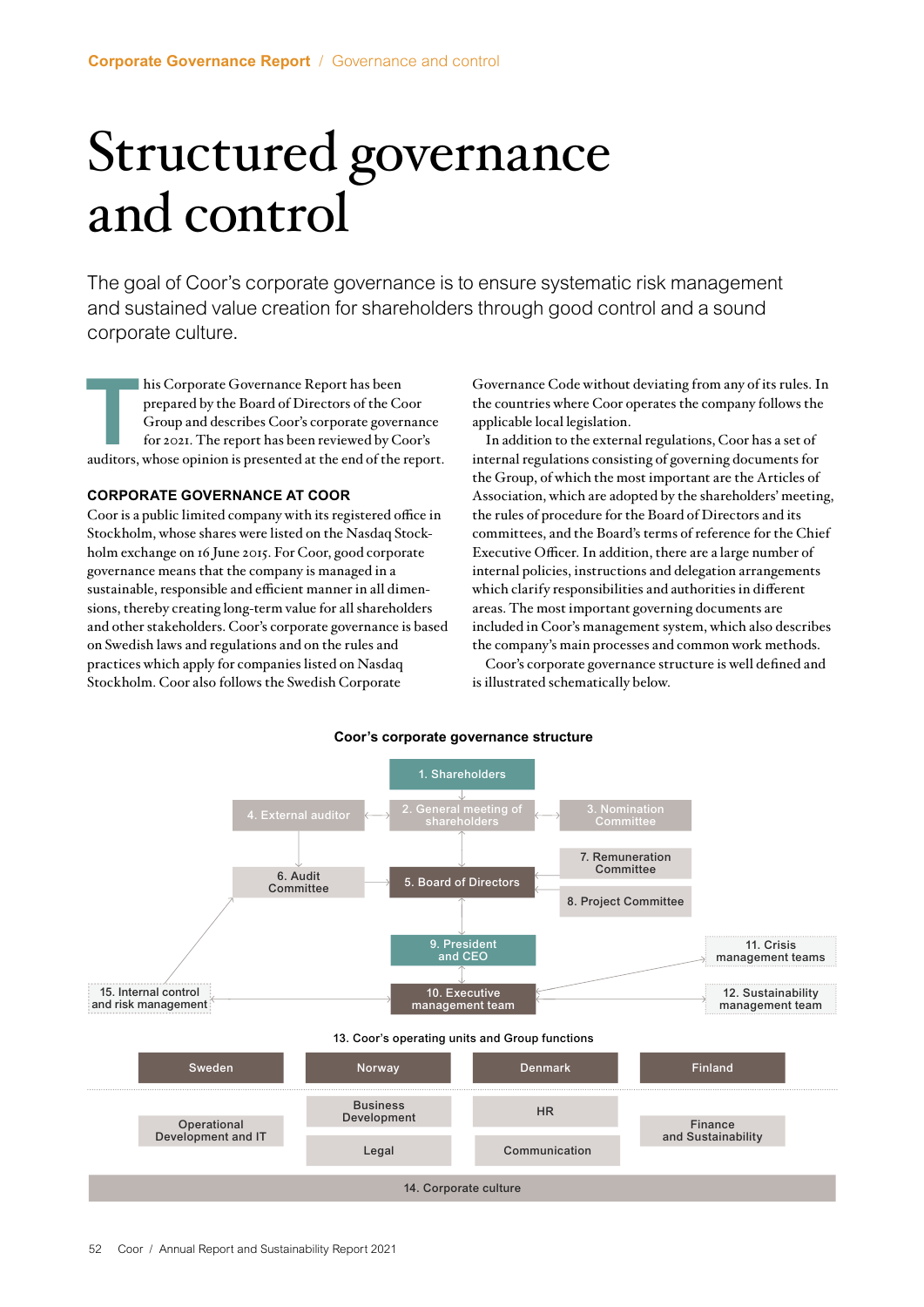# **1. SHARES AND OWNERSHIP STRUCTURE**

At year-end, Coor had a share capital of SEK 383,248,088, represented by 95,812,022 shares. Each share carries one vote at general meetings. As at 31 December 2021, Coor's share register listed approximately 12,200 shareholders. Of the total share capital, approximately 59 per cent was owned by investors outside Sweden. The three largest shareholders were Nordea Fonder with 6.9 per cent of the shares and voting rights, Capital Group with 6.0 per cent and the First Swedish National Pension Fund (AP1) with 5.8 per cent. More information about Coor's shares and ownership structure is available on the company's website under Investors and in the section *Share information*.

# **2. GENERAL MEETING OF SHAREHOLDERS**

In accordance with the Swedish Companies Act, the general meeting of shareholders is the company's highest decision-making body. All shareholders are entitled to participate and vote at the ordinary general meeting (Annual General Meeting). At the Annual General Meeting (AGM), shareholders discuss the annual report, payment of dividends, election of Directors and auditors, fees and principles of remuneration as well as other matters. The resolutions adopted at a general meeting are announced in a press release after the meeting. More information on the convening of and participation in general meetings is available on the company's website under *Who we are/Corporate Governance*.

# **3. NOMINATION COMMITTEE**

The composition and activities of the Nomination Committee are governed by the terms of reference adopted by the AGM and are described on the company's website under *Who we are/Corporate Governance/Annual General Meetings*.

# **Composition and activities in preparation for the 2022 AGM**

Prior to the 2022 AGM, the Nomination Committee consists of Ulrika Danielson (Second Swedish National Pension Fund), Henrik Didner (Didner & Gerge Fonder), Sophie Larsén (First Swedish National Pension Fund), Jan Särlvik (Nordea Funds) and Chairman of the Board Mats Granryd.

In preparation for the 2022 AGM, the committee met on four occasions. Through the Chairman of the Board and the company's President and Chief Executive Officer, the Nomination Committee received information about the operations, development and other circumstances of the company. The Nomination Committee also interviewed individual Board Directors. It also discussed the main requirements that should be applied for Directors, including the requirement for independent Directors, and looked at the number of directorships of other companies held by the Directors. The committee placed a strong emphasis on ensuring a balanced representation of men and women, diversity and breadth.

Shareholders have been welcome to submit proposals and views to the Nomination Committee. No separate fee was paid to any of the members of the Nomination Committee.

# **4. EXTERNAL AUDITORS**

The company's auditors are appointed by the AGM. At the 2021 AGM, Öhrlings PricewaterhouseCoopers AB (PwC), with Niklas Renström as auditor-in-charge, were re-elected to serve as the company's external auditors until the 2022 AGM. PwC have been Coor's auditors since 2004. Niklas Renström has been Coor's auditor-in-charge since 2018.

The external audit of Coor's financial statements is conducted in accordance with the Swedish Companies Act, the International Standards on Auditing (ISA) and generally

# **RESOLUTIONS ADOPTED AT THE 2021 AGM**

# **The main resolutions adopted at the 2021 AGM were as follows:**

- $\rightarrow$  That the Board of Directors should consist of seven Directors with no deputies.
- $\rightarrow$  The election of the Chairman of the Board and Directors in accordance with the Nomination Committee's proposal:
- $\rightarrow$  Mats Granryd was re-elected to the Board as a Director and as Chairman of the Board.
- $\rightarrow$  The Directors Anders Ehrling, Mats Jönsson, Monica Lindstedt, Kristina Schauman and Heidi Skaaret were re-elected to the Board. The election of Magnus Meyer as a new Director.
- $\rightarrow$  To approve the payment of Directors' fees totalling SEK 3,495,000, as proposed by the Nomination Committee. The fees will be distributed as follows:
	- SEK 825,000 to the Chairman.
	- SEK 295,000 to each of the other AGM-elected Directors.
	- SEK 100,000 to Directors who are members of the Audit Committee.
- SEK 200,000 to the Chairman of the Audit Committee.
- SEK 50,000 to Directors who are members of the Remuneration Committee.
- SEK 75,000 to the Chairman of the Remuneration Committee.
- SEK 75,000 to Directors who are members of the Project Committee.
- SEK 100,000 to the Chairman of the Project Committee.
- $\rightarrow$  Resolution on a long-term share-based incentive programme (LTIP 2021) for the executive management team (EMT) and top management team (TMT).
- $\rightarrow$  To authorise the repurchase and transfer of shares.
- $\rightarrow$  To authorise the issuance of new shares.
- $\rightarrow$  Resolution on minor amendments to the Articles of Association.

The audit firm PwC notified Coor that Niklas Renström will be appointed as auditor-in-charge for the audit.

The full minutes of the AGM are available at www.coor.com.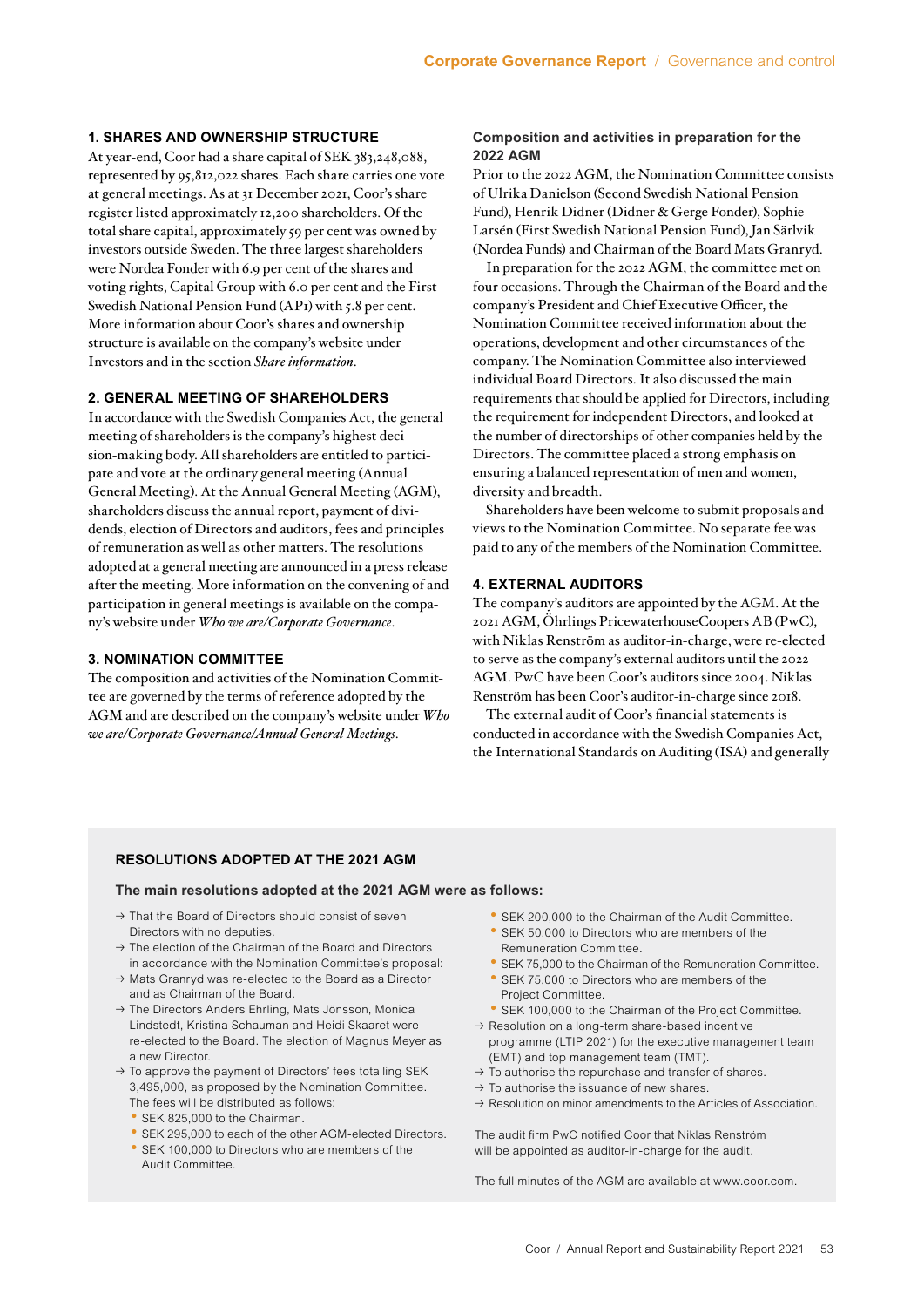

**Öhrlings PricewaterhouseCoopers AB (PwC)** *Auditor-in-charge:*  Niklas Renström

*Other audit engagements:* Betsson, Bonnier, Nobina and Note.

# **DNV – Environmental and quality auditors**

Coor's business has been globally certified under the international ISO 45001-2018 occupational health and twice a year by an independent party. Det Norske Veritas (DNV) is in charge of the external audit with regard to compliance with the standards. The results of these audits are reported to the executive management team.

section *Sustainability notes.*

accepted auditing standards in Sweden. The auditors are tasked with auditing the annual accounts, annual report and consolidated accounts as well as the Board of Directors' and executive management team's management of the company. The auditors also review the interim financial statements as at 30 September and the company's internal control.

The auditors are required to keep the Board updated on the planning, scope and content of the annual audit and to inform the Board of any services in addition to audit services that have been provided, the fees for such services and other circumstances that could affect the auditors' independence. To meet the Board's need for information and to ensure that all areas are addressed in a structured manner, Coor's auditors participate at the meetings of the Audit Committee

and attend at least one Board meeting a year. On at least one occasion, the auditors meet the Board without the presence of management. The fees paid to the auditors for 2021 are presented in *Note 8 Audit fees* in the *statutory annual report.*

# **5. BOARD OF DIRECTORS**

The Board of Directors has ultimate responsibility for the company's organisation and operations, and continually assesses the financial situation of the company and the Group.

# **Composition and activities in 2021**

As of 31 December 2021, Coor's Board of Directors consists of six ordinary Directors elected by the general meeting of shareholders and three employee representatives. The composition of the Board meets the requirements for independent Directors provided for in the Swedish Corporate Governance Code. Information on the independence of the Directors is presented in a table on the next page. The Board of Directors is presented at the end of the Corporate Governance Report along with information about the Directors' directorships outside the Group and their holdings of Coor shares. The Board has appointed Coor's Chief Legal Counsel to act as its secretary.

In 2021, the Board met on 14 occasions. The Board addressed strategic matters, financial performance and matters relating to customers, employees, sustainability and risk management over the course of the year. Important matters addressed in 2021 included matters relating to the impact of COVID-19 on the company, new deals and potential acquisitions. Senior executives gave presentations on specific issues to the Board on an ongoing basis.

To handle matters that need to be discussed separately, the Board has established three committees: the Remuneration Committee, the Audit Committee and the Project Committee. The committees reported on their meetings to the Board on a regular basis.

# **6. AUDIT COMMITTEE**

Consists of two Board-appointed members: Kristina Schauman (Chairman) and Heidi Skaaret. Anders Ehrling was a member until his resignation from the Board in October 2021. Coor's CFO and external auditors attend all meetings. Follows up and monitors internal control, audit, risk management, accounting and financial reporting activities.

# **7. REMUNERATION COMMITTEE**

Consists of three Board-appointed members: Mats Granryd (Chairman), Monica Lindstedt and Kristina Schauman. Submits proposals on remuneration to the Board, and monitors and evaluates remuneration structures and levels for the executive management team.

# **8. PROJECT COMMITTEE**

Consists of three Board-appointed members: Mats Granryd (Chairman), Magnus Meyer and Mats Jönsson. Anders Ehrling was a member until his resignation from the Board in October 2021. Assists the Board by submitting proposals for and providing decision guidance on major customer contracts, acquisitions and other important agreements.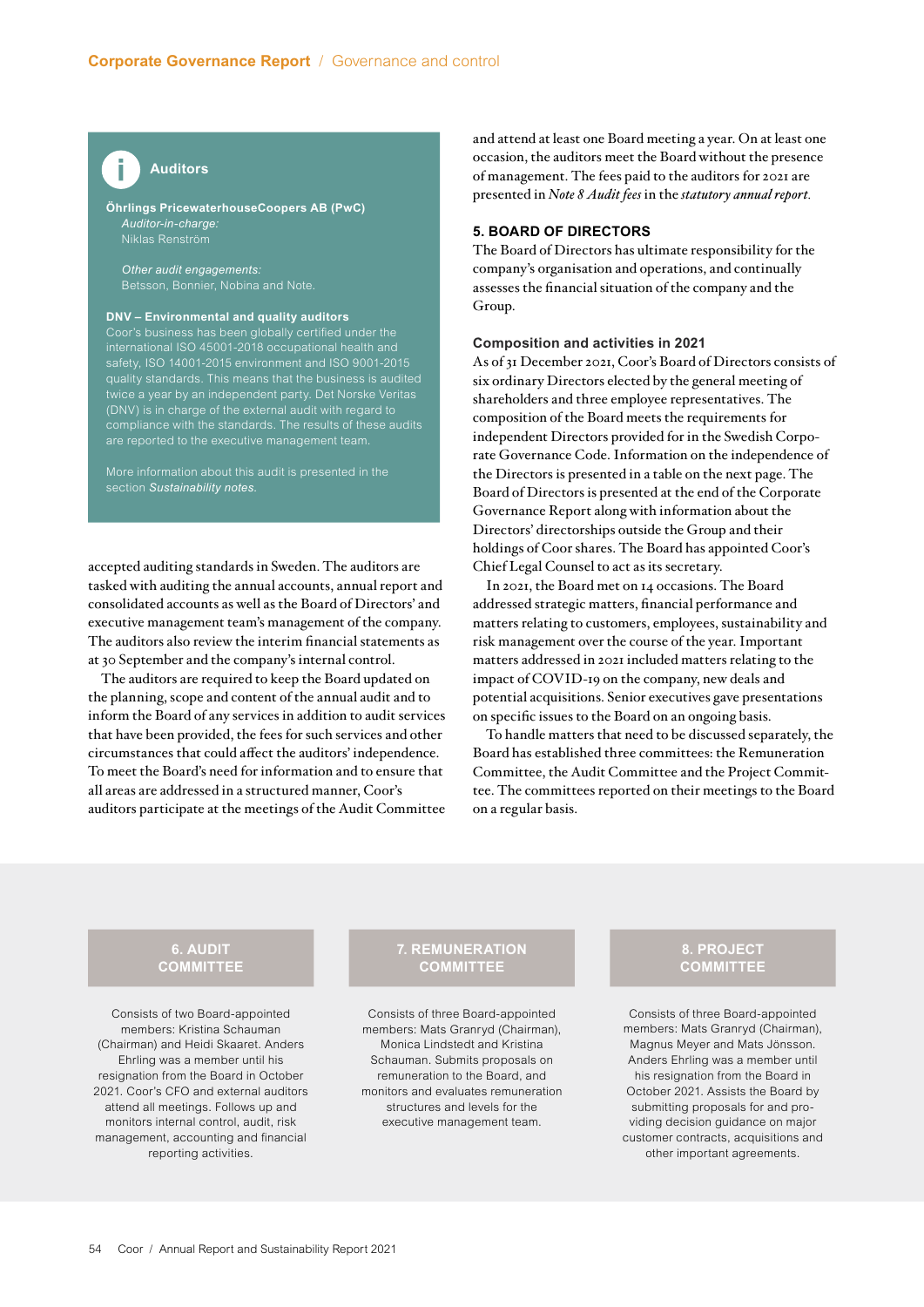|                                          | <b>Meeting attendance</b>           |                           |                             |                                         | Independence                     | <b>Fees</b>                             |                                                                             |
|------------------------------------------|-------------------------------------|---------------------------|-----------------------------|-----------------------------------------|----------------------------------|-----------------------------------------|-----------------------------------------------------------------------------|
|                                          | <b>Board of</b><br><b>Directors</b> | Audit<br><b>Committee</b> | Project<br><b>Committee</b> | <b>Remuneration</b><br><b>Committee</b> | Independent<br>of the<br>company | Independent<br>of major<br>shareholders | <b>Approved Directors'</b><br>and committee fees,<br>SEK '000 <sup>5)</sup> |
| Total number of meetings                 | 14                                  | 5                         | 9                           | 4                                       |                                  |                                         |                                                                             |
| <b>AGM-elected Directors</b>             |                                     |                           |                             |                                         |                                  |                                         |                                                                             |
| Anders Ehrling <sup>1)</sup>             | 11                                  | 3                         | 9                           | -                                       | Yes                              | Yes                                     | 470                                                                         |
| Mats Granryd, Chairman                   | 14                                  | -                         | 9                           | 4                                       | Yes                              | Yes                                     | 1,000                                                                       |
| Mats Jönsson                             | 13                                  | $\overline{\phantom{0}}$  | 9                           | $\overline{\phantom{0}}$                | Yes                              | Yes                                     | 370                                                                         |
| Monica Lindstedt                         | 11                                  |                           |                             | 3                                       | Yes                              | Yes                                     | 345                                                                         |
| Magnus Meyer <sup>2)</sup>               | 8                                   | -                         | 6                           | -                                       | Yes                              | Yes                                     | 370                                                                         |
| Kristina Schauman                        | 14                                  | 5                         |                             | 4                                       | Yes                              | Yes                                     | 545                                                                         |
| Heidi Skaaret                            | 12                                  | 5                         |                             |                                         | Yes                              | Yes                                     | 395                                                                         |
| Union-appointed employee representatives |                                     |                           |                             |                                         |                                  |                                         |                                                                             |
| Glenn Evans                              | 14                                  | $\overline{\phantom{0}}$  |                             | -                                       | <b>No</b>                        | Yes                                     |                                                                             |
| Linus Johansson <sup>3)</sup>            | $\overline{4}$                      |                           |                             |                                         | <b>No</b>                        | Yes                                     |                                                                             |
| <b>Rikard Milde</b>                      | 14                                  | -                         |                             | -                                       | <b>No</b>                        | Yes                                     |                                                                             |
| Urban Rääf <sup>4)</sup>                 | $\overline{7}$                      | $\qquad \qquad -$         |                             | -                                       | <b>No</b>                        | Yes                                     |                                                                             |

# **Directors' attendance, independence and fees**

1) Stepped down as a Director and member of the Audit Committee and Project Committee on 19 October 2021. The approved fee was reduced proportionately on his departure from the Board. 2) Appointed as a Director on 26 April 2021.

3) Stepped down as a Director on 26 April 2021.

4) Appointed as a Director on 26 April 2021.<br><sup>5)</sup> The fees for directors' and committee work were approved by the AGM on 26 April 2021 and apply until the next AGM on 29 April 2022. For information on fees that had an impact on earnings for 2021, see Note 7 Remuneration of senior executives in the statutory annual report.

Attendance at the year's Board meetings was good. Information on Directors' attendance at meetings of the Board and its committees and on the fees paid for this work is presented in the table above.

# **Diversity policy**

As its diversity policy, Coor applies Rule 4.1 of the Swedish Corporate Governance Code, which means that the Board should have a composition that is appropriate in view of the company's operations, stage of development and other circumstances, and is diverse and broad with regard to the

skills, experience and backgrounds of its AGM-elected members, and that a balanced representation of men and women should be aimed for.

Coor considers that the company's Board of Directors meets the requirements of its diversity policy. The Board consists of three women and three men. The members come from different sectors of industry and have varying professional backgrounds and expertise.

# **9. CHIEF EXECUTIVE OFFICER**

The Board of Directors has delegated operational

# **SUSTAINABILITY MANAGEMENT**

All companies have a big responsibility for the activities in which they are engaged, and for how these activities affect the environment and society at large, in the short and long term. Coor takes a structured, long-term approach to those sustainability aspects that are considered to have the biggest external impact. The purpose of Coor's sustainability management is to ensure that the company grows in a stable and profitable manner by delivering sustainable services to our customers based on sound business ethics while minimising its environmental impact, and that the company makes a positive contribution to society. For more information on Coor's sustainability management and governance, see the section *Sustainability notes*.

# **Key external and internal governing documents**

# **External regulations**

- Swedish laws and regulations
- Laws and regulations in other
- countries of operation
- Nasdaq Stockholm's rules for issuers Treasury policy<sup>1)</sup> • Swedish Corporate Governance
- Code
- International Financial Reporting Standards (IFRS)

# **Internal governing documents**

- Articles of Association • Rules of procedure for the Board of Directors
- Rules of procedure for the Board committees
- Board of Directors' terms of reference for the CEO

# **Policies and instructions**

- Code of Conduct 1)
- Anti-corruption policy<sup>1)</sup>
- Insider policy<sup>1)</sup>
- 
- Financial targets and dividend policy<sup>1)</sup>
- Tax policy<sup>1)</sup>
- Procurement policy
- Sustainability policy including
- risk management
- IT policy
- Information security policy
- Internal control framework
- Accounting manual
- Authorisation manual
- Data protection policy

1) Policies adopted by the Board of Directors.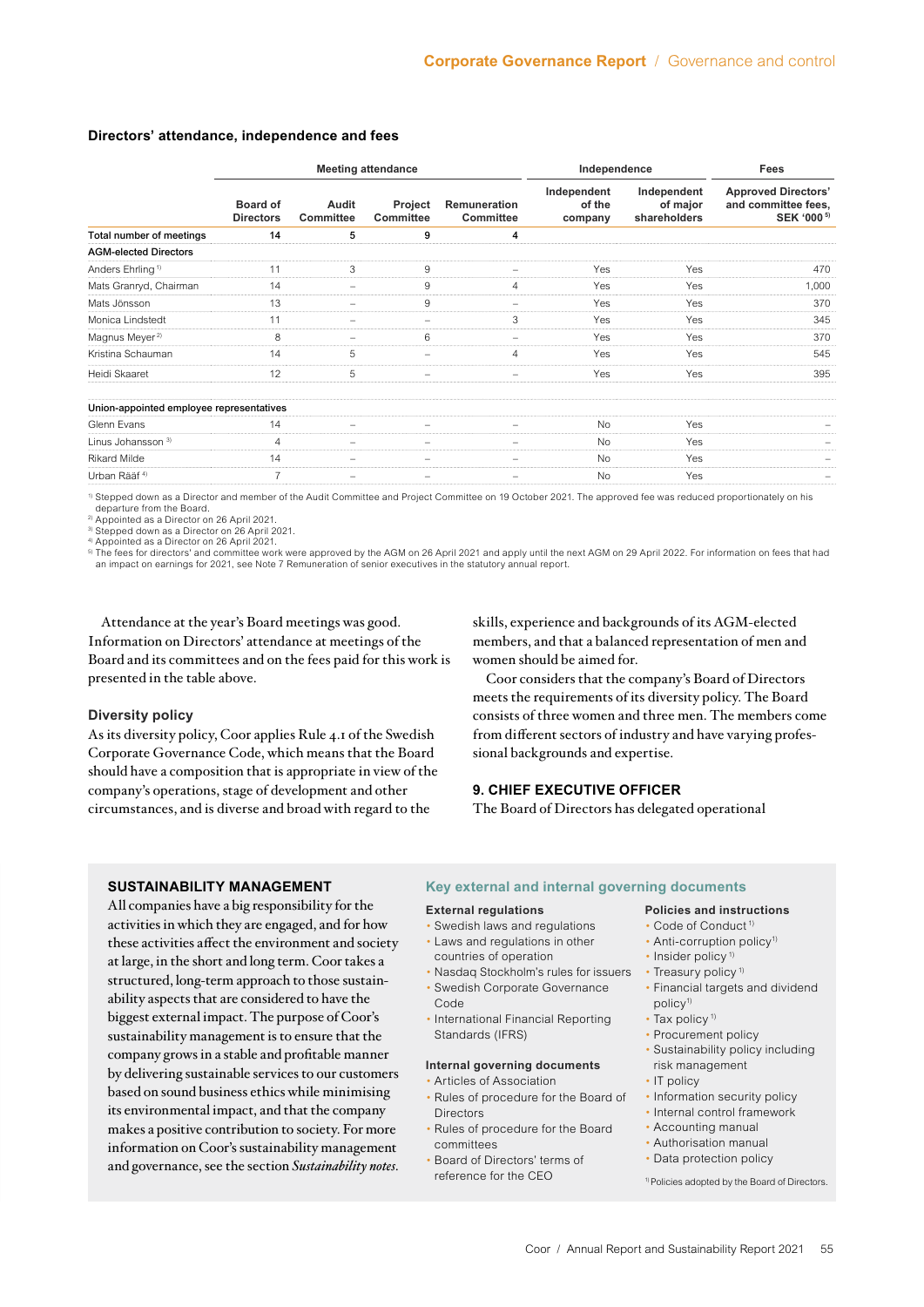# **Principles of remuneration of Directors and senior executives**



Directors' fees are set by the AGM based on the Nomination Committee's proposal. Additional fees are paid to the chairmen and members of Board committees.

The AGM also determines the principles of remuneration of senior executives in the Group. These guidelines state that the total remuneration must be market-based, competitive and reflect the individual's performance and responsibilities.

Matters relating to senior executives are prepared by the Board's Remuneration Committee, which also monitors and evaluates remuneration structures and levels on an ongoing basis.

For complete information on levels of remuneration and guidelines for remuneration, see *Note 7 Remuneration of senior executives* in the statutory annual report.

# **BASIC SALARY**

Coor aims to ensure that members of the executive management team are paid a competitive market salary in the form of a fixed monthly salary. The basic salary is paid as remuneration for dedicated work performance at a high level that adds value for Coor's customers, shareholders and employees.

# **VARIABLE REMUNERATION**

In addition to a basic salary, members of the executive management team are offered variable remuneration as well as a long-term incentive programme.

# **Annual variable remuneration**

Annual variable remuneration is based on the achievement of Coor's targets for earnings, growth, cash flow, CSI, ESI and TRIFR. The remuneration is contingent on achievement of defined and measurable targets and is capped at 75 per cent of the fixed annual salary. In special cases, an agreement on non-recurring remuneration may be concluded. Such remuneration is capped at 25 per cent of the fixed annual salary.

**Long-term share-based incentive programmes (LTIP)** Coor's long-term incentive programmes (LTIP) are designed to increase and strengthen the company's ability to recruit and retain key individuals and to encourage participants to become long-term shareholders of Coor as a means of aligning the interests of participants and other shareholders. To participate in the programmes, participants are required to invest in Coor shares. The LTIP runs for three years and the outcome depends on the achievement of various performance requirements. Members of the executive management team also had the option, as part of LTIP 2018, to purchase call options.

For information on LTIP 2018, 2019 and 2021, see *Note 6 Employees and employee benefit expenses* and *Note 7 Remuneration of senior executives* in the *statutory annual report*.

# **RETIREMENT BENEFITS**

Retirement benefits for senior executives must take the form of defined contribution benefits and may not exceed 30 per cent of the fixed annual salary. The CEO and other senior executives are covered by an ITP supplementary pension plan solution (or an equivalent solution in other countries). The retirement age is not specified contractually, but is governed by local rules in each country.

# **OTHER BENEFITS AND SEVERANCE PAY**

Other benefits mainly consist of normal company car and healthcare programmes. The contracts of members of the executive management team are terminable on no more than six months' notice and provide for severance pay of no more than 18 months' fixed salary. No severance pay is paid in case of voluntary resignation.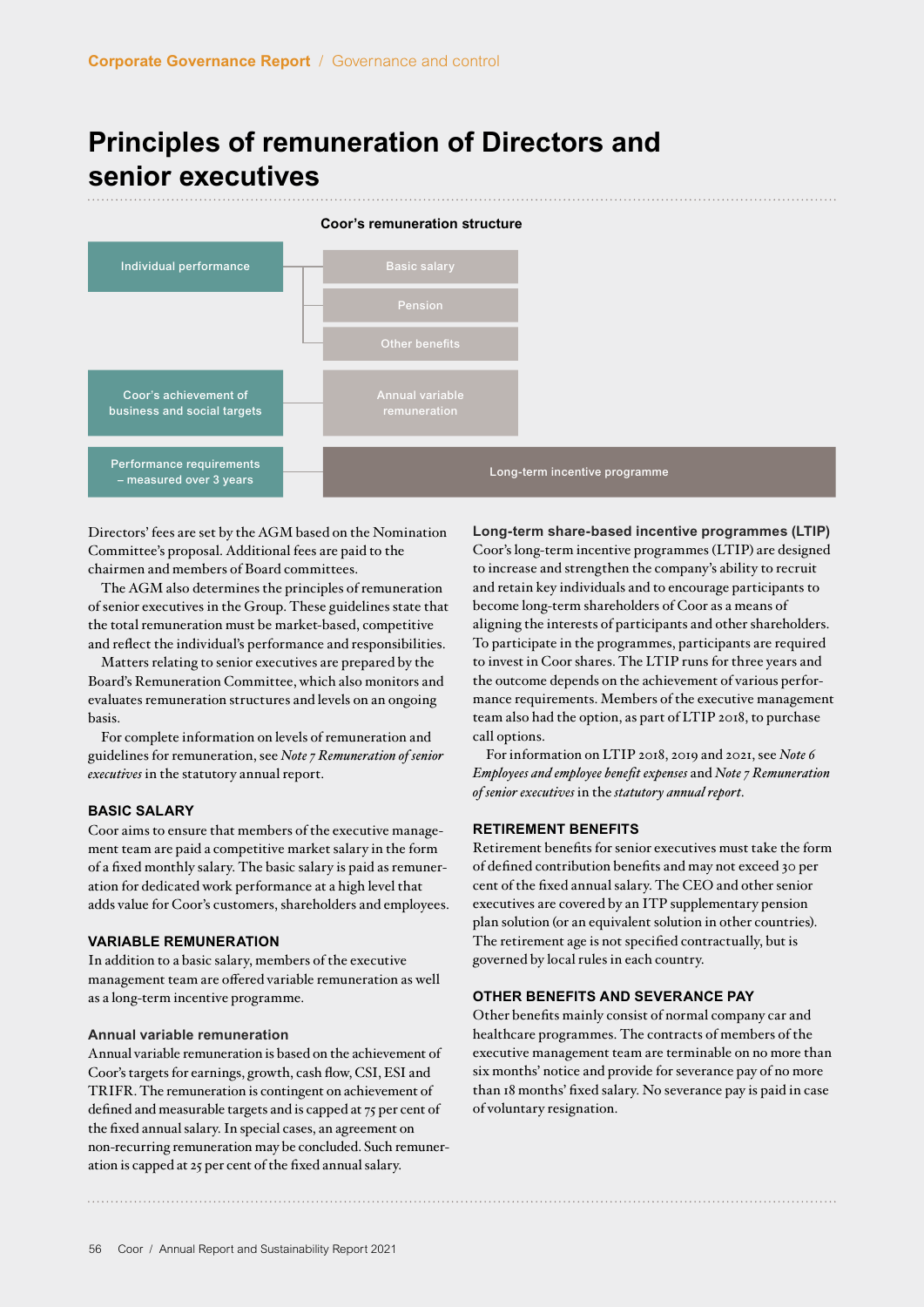responsibility for the company and its management to the company's President and Chief Executive Officer (CEO), who manages the business within the limits and guidelines established by the Board. The division of responsibilities between the Board and CEO is set out in written terms of reference, which are adopted annually by the Board. On 1 August 2020, AnnaCarin Grandin took over as Group President. The CEO appoints the executive management team, who together with the CEO are in charge of managing the company's day-to-day operations. This responsibility includes setting goals for the company's operational activities, allocating resources and monitoring performance as well as preparing proposals for investments, acquisitions and divestments in accordance with the Board's written instructions.

# **10. EXECUTIVE MANAGEMENT TEAM**

In addition to the CEO, the Group's executive management team consists of the Presidents of each country and the heads of the Group functions.During the year, the executive management team met 26 times in person or by video conference. Matters addressed included the impact of COVID-19 on the company, performance monitoring and forecasts, targets and target monitoring, the market situation, ongoing deals, the status of Group-wide projects, strategy work, recruitment and other important matters.

The Group also has an expanded management forum – the top management team – which consists of the executive management team and the country management teams. The Group's roughly 130 senior executives gather annually at a special forum (Management Days) to network, exchange experience, be inspired and discuss matters of common interest.

# **Coor's executive management team**



# **Evaluation of the Board and CEO**

The annual evaluation of the Board, including the Board committees, took the form of an online questionnaire. The expertise of the Board, including the Directors' backgrounds, presented to the Nomination Committee and the Board of Directors.

without the presence of management.

# **11. CRISIS MANAGEMENT TEAMS**

Coor's continuity management and continuity planning are integrated into the company's regular management structure. In more extreme situations, the Group's crisis management teams (CCT, Coor Crisis Teams) are convened. The CCTs are organised as a Group crisis management team and national crisis management teams.

In order to deal with the COVID-19 pandemic, crisis management teams were activated in Coor's countries in the past year based on the pandemic situation in each country. The focus has consistently been on the health and safety of Coor's employees and our customers' employees. Throughout the pandemic, commercial matters were handled in the company's regular management structure.

# **12. SUSTAINABILITY MANAGEMENT TEAM**

The Board continuously discusses the company's strategic focus for sustainability. It also defines the framework for the Group's operational activities through the executive management team (EMT) and the Sustainability Management Team (SuMT), which reports directly to the EMT. SuMT is responsible for managing and monitoring the company's sustainability management activities, deciding on focus areas for sustainability within the framework of the EMT's strategic focus and assigning priorities to strategic sustainability initiatives. SuMT has a mandate to make executive decisions to ensure compliance with the sustainability strategy. SuMT also drafts decisions on sustainability-related matters that will be made by the executive management team, and is responsible for monitoring compliance with Coor's sustainability policy. The team meets at least once a quarter.

For the composition of SuMT, see the section *Sustainability notes*.

# **13. COOR'S OPERATING UNITS AND GROUP FUNCTIONS**

Coor has an explicitly Nordic strategy and conducts operations primarily in Sweden, Norway, Denmark and Finland.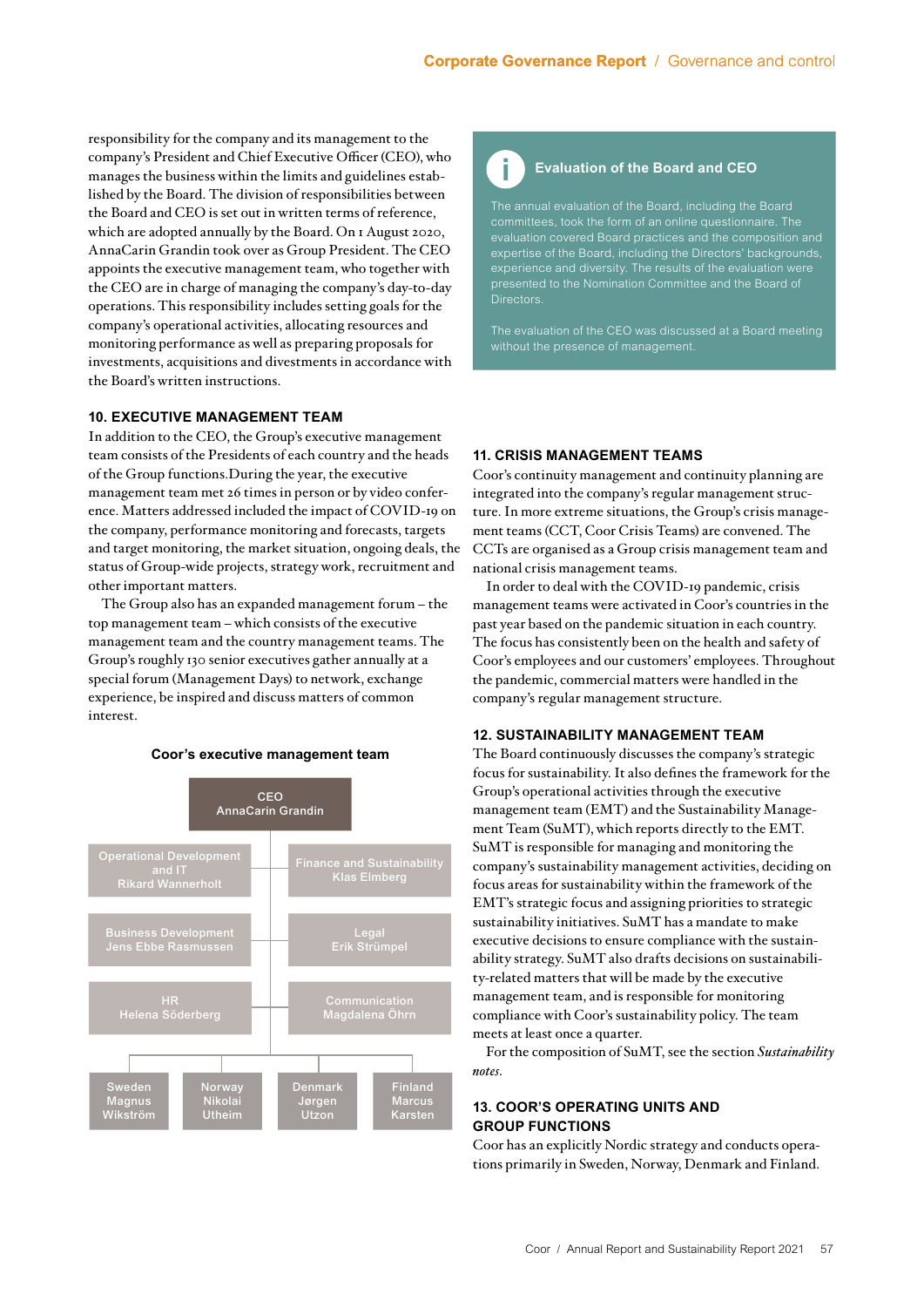The country structure is the primary basis of segmentation for monitoring and reporting.

Coor has a decentralised organisation in which local managers are required to assume a high degree of responsibility for their business in all three dimensions – financial, social and environmental sustainability. There is a well-defined responsibility structure with regular reporting and monitoring in all dimensions at different organisational levels. Each unit is responsible for maintaining good internal control and for identifying and managing risks in its area.

The Group functions support the operational side of the business and the executive management team in various areas and ensure that effective risk management and internal control processes have been implemented.

# **14. COOR'S CORPORATE CULTURE**

A healthy corporate culture is of great importance to ensuring systematic risk management and sustainable value creation for shareholders. Coor's corporate culture is inspired by the vision of creating the happiest, healthiest and most prosperous workplace environments in the Nordic region. Coor creates value by executing, developing and streamlining our customers' service activities. This enables our customers to do what they do best.

The most important thing for Coor is the people. Coor's 12,000-strong workforce is a reflection of society at large, in terms of culture, background, age and gender. We are convinced that all these differences strengthen us as a company. Respect for the equal value and rights of all people is fundamental to Coor. We are convinced that a diversity of personalities, experiences and knowledge is enriching and that each employee should be treated respectfully and fairly regardless of gender, background or identity. It is also essential to ensure that all employees continuously have opportunities for development – to grow and develop at Coor.

These values are a fundamental reason why Coor has committed and competent employees who in turn ensure effective corporate governance and risk management.

All employees have a responsibility to ensure that the company follows external and internal rules and to take action if the company fails in any way to act in accordance with the established rules. There is an online whistleblower channel through which employees, suppliers and customers can anonymously report irregularities at the company through encrypted messages.

# **15. INTERNAL CONTROL AND RISK MANAGEMENT IN RESPECT OF FINANCIAL REPORTING**

Coor's framework for internal control and risk management has been designed to ensure reliable financial reporting as well as compliance with laws and requirements which Coor as a listed company is required to follow.

| <b>BOARD OF</b><br><b>DIRECTORS</b>     | <b>FEBRUARY</b><br>• Review of Auditor's Report.<br>• Approval of Corporate Governance<br>Report.<br>• Resolution on the proposed<br><b>MARCH</b><br>appropriation of retained earnings.<br>• Approval of<br>• Approval of year-end report.<br>annual report.<br>• Preparations for AGM.                                                                                     |              |              |  | <b>APRIL</b><br>• Approval of Q1 report.<br>• Annual General Meeting.<br>• Inaugural Board meeting.<br>• Review of risk assessment. |            |                                                                                                                          |  |
|-----------------------------------------|------------------------------------------------------------------------------------------------------------------------------------------------------------------------------------------------------------------------------------------------------------------------------------------------------------------------------------------------------------------------------|--------------|--------------|--|-------------------------------------------------------------------------------------------------------------------------------------|------------|--------------------------------------------------------------------------------------------------------------------------|--|
| <b>JANUARY</b>                          | <b>FEBRUARY</b>                                                                                                                                                                                                                                                                                                                                                              | <b>MARCH</b> | <b>APRIL</b> |  |                                                                                                                                     | <b>MAY</b> | <b>JUNE</b><br>$\bullet$                                                                                                 |  |
| <b>AUDIT</b><br><b>COMMITTEE</b>        | <b>FEBRUARY, Q4 MEETING</b><br><b>APRIL, Q1 MEETING</b><br>• Review of year-end report.<br>• Review of Q1 report.<br>• Approval of Corporate Governance Report.<br>• External Auditor's Report.<br>auditors.<br>• Governance, risk assessment and<br>• Plan for internal control.<br>compliance.<br>• IT security.<br>of non-audit services.<br>• Review of treasury policy. |              |              |  | • Audit plan and fees for external<br>• Review of procedure for purchase<br>• Governance, risk assessment                           |            |                                                                                                                          |  |
| <b>REMUNERATION</b><br><b>COMMITTEE</b> | and compliance.<br><b>MEETING IN FEBRUARY PRIOR TO</b><br><b>FIRST BOARD MEETING</b><br>• Evaluation of remuneration guidelines<br>and the application of the guidelines.<br>• Proposed LTIP 2021.                                                                                                                                                                           |              |              |  |                                                                                                                                     |            | <b>JUNE</b><br>• Management review<br>and succession<br>planning.<br>• Assessment of<br>interest in this year's<br>LTIP. |  |

# **Annual calendar 2021**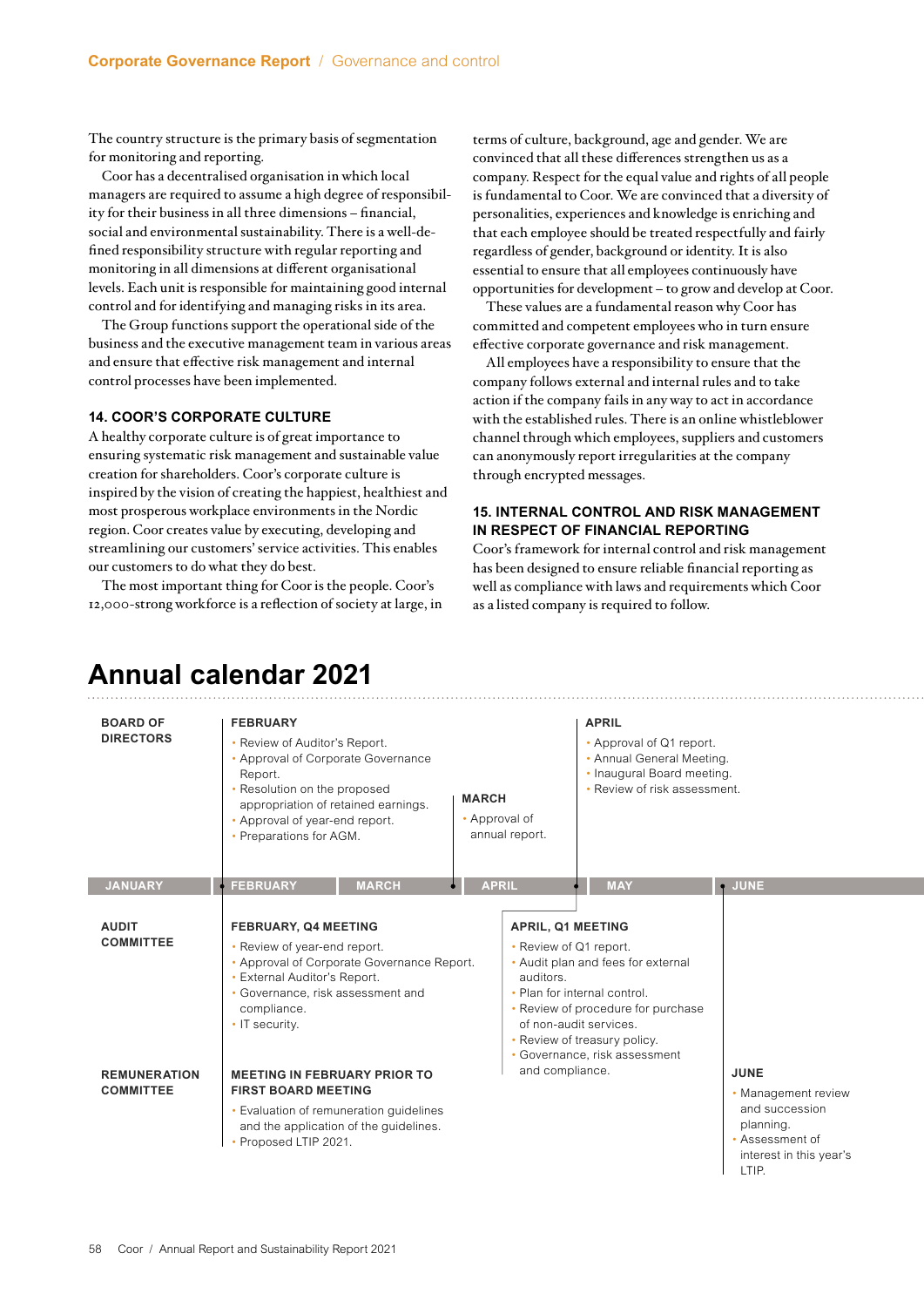

Ultimate responsibility for internal control of financial reporting rests with Coor's Board of Directors. The Board has established an Audit Committee from among its members which monitors issues relating to this in accordance with the committee's rules of procedure. The Audit Committee has tasked the Group finance function with developing and monitoring the company's internal control system for financial reporting.

**Coor's Group functions** Coor's internal control activities are based on the framework developed by COSO. Under this framework, internal control is viewed as consisting of a number of components – control environment, risk assessment, control activities, information and communication, and monitoring. These components are integrated and interact with each other to prevent and detect material misstatements in the financial statements.

> The intention behind Coor's internal control framework is to create effective processes and integrate internal control in the company's day-to-day activities as far as possible.

# **A. Control environment**

A good control environment is fundamental to the effectiveness of a company's internal control system. Coor's control environment is defined in governing documents in the form of policies, procedures and manuals, and is maintained through clearly defined and communicated lines of command, authorities and responsibilities in the organisation.

Coor has a control environment that is based on a well defined structure of responsibilities as well as regular reporting and monitoring of financial results by contract, business unit and country, from site level up to Group level.

Coor has adopted a number of basic guidelines and policies which play an important role in maintaining an effective control environment. These include the Code of Conduct,

| <b>JULY</b><br>• Approval of Q2 report.    |               |                                                                                  | <b>OCTOBER</b><br>• Approval of<br>strategy. |                                                                                                                                           | <b>NOVEMBER</b><br>• Review of<br>matters presented by the<br>Audit Committee and of<br>the Auditor's Report.<br>• Approval of Q3 report.<br>• Board's evaluation of its | <b>DECEMBER</b><br>• Approval of budget and business plan.<br>• Board's evaluation of the CEO.<br>• Resolution on remuneration and other<br>terms for the CEO.                                                                                                                                                                      |                                                                                                                                                                                                                                     |  |
|--------------------------------------------|---------------|----------------------------------------------------------------------------------|----------------------------------------------|-------------------------------------------------------------------------------------------------------------------------------------------|--------------------------------------------------------------------------------------------------------------------------------------------------------------------------|-------------------------------------------------------------------------------------------------------------------------------------------------------------------------------------------------------------------------------------------------------------------------------------------------------------------------------------|-------------------------------------------------------------------------------------------------------------------------------------------------------------------------------------------------------------------------------------|--|
| <b>JULY</b>                                | <b>AUGUST</b> | <b>SEPTEMBER</b>                                                                 | <b>OCTOBER</b>                               |                                                                                                                                           | <b>NOVEMBER</b>                                                                                                                                                          | <b>DECEMBER</b>                                                                                                                                                                                                                                                                                                                     |                                                                                                                                                                                                                                     |  |
| JULY, Q2 MEETING<br>• Review of Q2 report. |               | <b>OCTOBER</b>                                                                   |                                              | <b>NOVEMBER, Q3 MEETING</b><br>• Review of Q3 report.<br>and compliance.<br>• Review of finance function.<br>• External Auditor's Report. | • Governance, risk assessment<br>• Review of financing solution.                                                                                                         | <b>DECEMBER</b><br>• Evaluation of internal control.<br>• Draft Corporate Governance Report.<br>• Matters relating to the annual accounts.<br>• Assessment and decision on the need for<br>an internal audit function.<br>• Evaluation of external auditors.<br>• Governance, risk assessment and<br>compliance.<br><b>DECEMBER</b> |                                                                                                                                                                                                                                     |  |
|                                            |               | • Adjustment of<br>bonus structure.<br>• Update of remuner-<br>ation quidelines. |                                              |                                                                                                                                           |                                                                                                                                                                          | programme.<br>senior executives.                                                                                                                                                                                                                                                                                                    | • Evaluation of LTIP and the proposed new<br>. Evaluation of the CEO and the proposal for<br>remuneration and other terms for the CEO.<br>• Evaluation of senior executives and reso-<br>lution on remuneration and other terms for |  |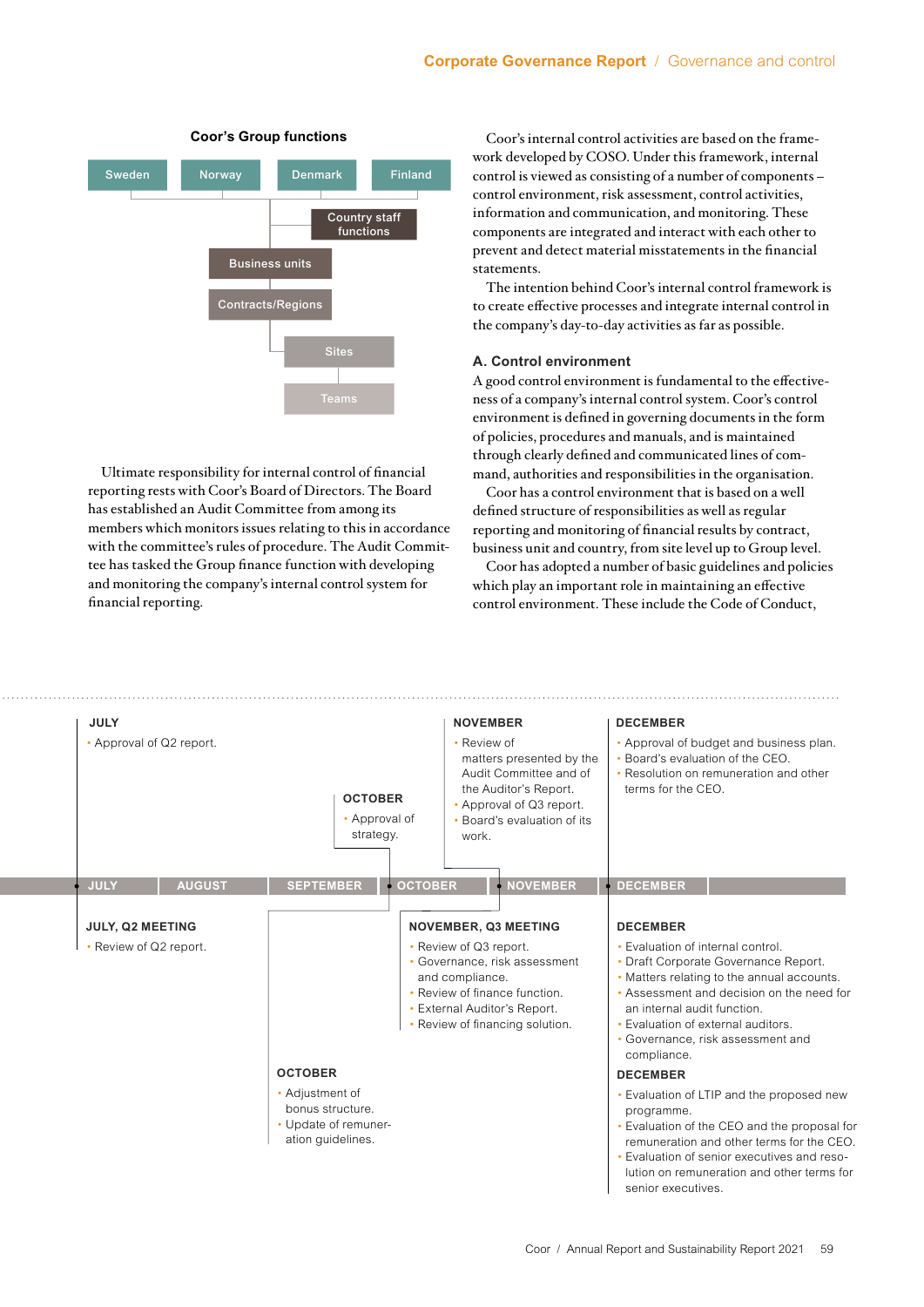

guidelines for financial reporting and the authorisation manual.

# **B. Risk assessment**

Based on the overall risk assessment produced by the executive management team (see the section *Risks and risk management*), a detailed risk assessment of financial reporting is made to identify and evaluate material risks in the financial processes as well as the risk of irregularities and fraud.

The risk assessment of financial reporting takes account of materiality, complexity and the risk of fraud in various income statement and balance sheet items as well as the risk of misstatements in underlying processes. Clear process descriptions have been prepared for each process in which identified risks are linked to control activities. The process descriptions are subject to a thorough review once a year and are updated when new risks arise or disappear. The risk assessment is used as a basis for the control activities that are used to manage the risks. Risk assessments are carried out jointly by process owners, representatives from each country and Coor's Group finance function.

# **C. Control activities**

Based on the risks that have been identified in respect of financial reporting, control activities are designed to prevent and limit the identified risks and to help ensure correct and reliable financial reporting as well as process effectiveness.

 In the various financial processes, Coor has identified a number of key controls which all large entities in the Group are required to apply. The key controls form part of the company's processes for accounting and financial reporting, and include reconciliation of balance sheet accounts, structured financial monitoring through standardised analytical controls at different levels of the organisation and automated integrated controls. All key controls are documented in a shared system,

where the control activities are clearly described. The system enables clear traceability with controlled work flows for execution, approval and review of control activities.

In addition to the financial processes, IT is also included as a key area that has a significant impact on reliability in the financial processes. IT-related control activities include clear procedures for testing in connection with changes to key applications, regular monitoring of access rights to important systems as well as controls for ensuring correct transfers between pre-systems and accounting information systems.

# **D. Information and communication**

To ensure that all employees in the organisation are able to fulfil their responsibility for internal governance and control, it is essential that they be aware of, and have access to, important internal governance instruments. A key element of internal control is therefore to ensure that important governance documents are kept up to date and are accessible to all employees on the Group's intranet, and that changes and updates are clearly communicated.

To ensure that the executive management team and the Board of Directors receive important information from the employees, Coor has established formal as well as informal information channels. These include a whistleblower function through which employees can report suspected irregularities.

For communication with external parties, there is a communication and IR policy which sets out guidelines for this communication and ensures that the Group meets the requirements for regular disclosure of correct information in the form of annual reports, interim reports, press releases and notices on the company's website, www.coor.com.

# **E. Monitoring**

Monitoring of internal control is a part of Coor's natural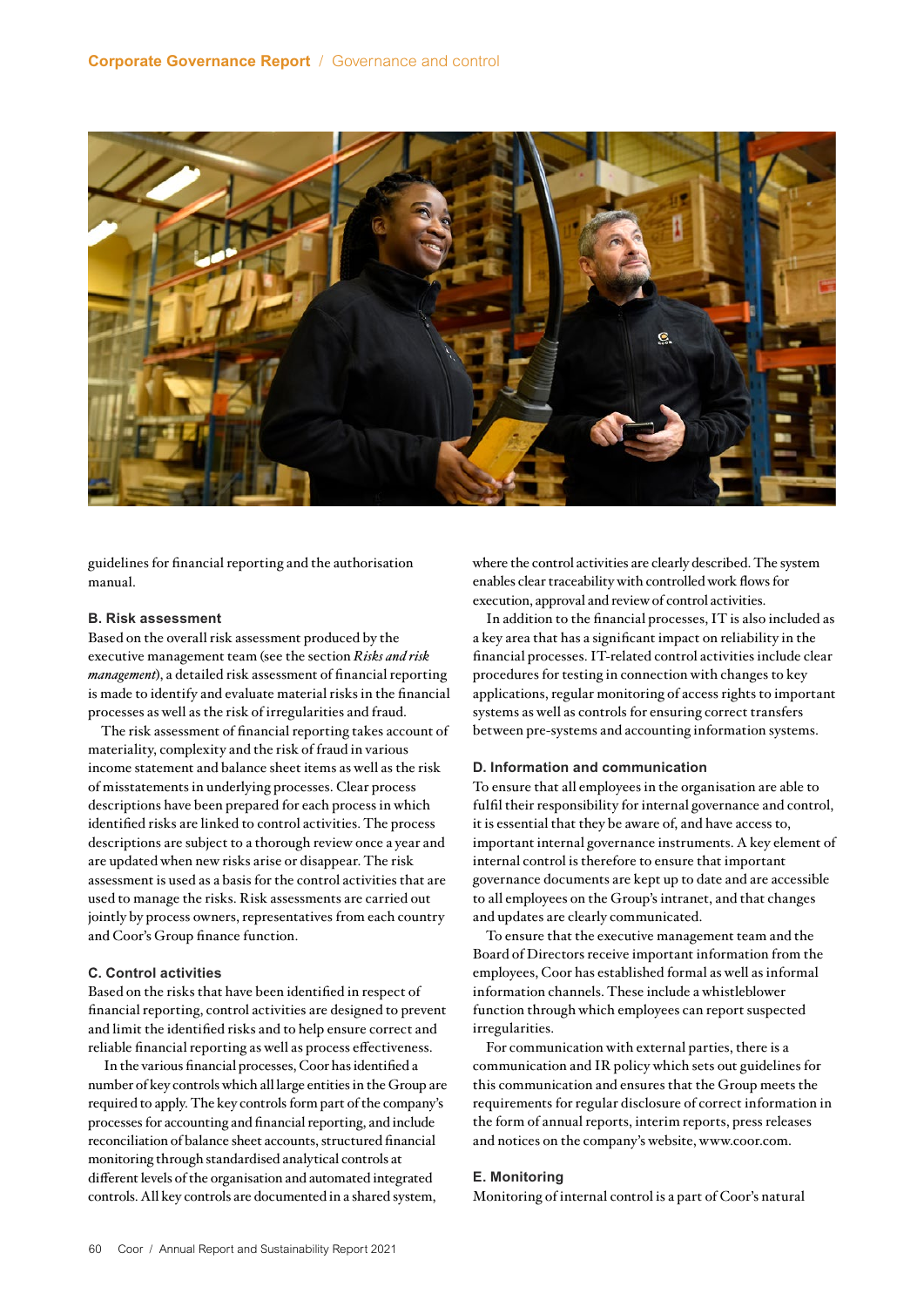improvement activities and is carried out to ensure that the Group's internal governance and control remain relevant and effective.

The Group's financial situation, financial strategies and objectives are discussed at every Board meeting. Between meetings, the Board also receives monthly reports on Coor's financial performance. The Board has tasked the Audit Committee with ensuring that the company's internal control system for financial reporting is monitored and evaluated. The Audit Committee is also charged with monitoring the quality of the Group's internal control system and ensuring that any issues and proposed measures identified in the external audit are addressed. Each year, the Group's external auditors review the Group's internal control system and report their observations in a report to management and the Audit Committee. The Audit Committee then reports to the Board at the following Board meeting.

The Audit Committee has tasked the Group finance function with developing and monitoring the company's internal control system for financial reporting. This is done proactively by continually analysing and updating the Group's internal control framework and by assessing the effectiveness of the internal control system. A key instrument for monitoring internal control is the self-assessment that is

carried out annually in the Group. The purpose of the self-assessment is to ensure that all control activities have been carried out in a satisfactory manner, and to identify potential improvements in the framework. Internal control is monitored on a country and process basis. In addition to the self-assessment, the Group's finance function also reviews the Group's financial processes according to a rolling schedule. Conclusions and proposed improvements are reported to each country and process owner.

A more detailed report on internal control is submitted to the Group's Audit Committee and to the Group's external auditors.

# **INTERNAL AUDITING**

In accordance with the Swedish Corporate Governance Code, the Board of Directors has assessed the need for a separate internal audit function. In view of the size of the Group, the Board's current assessment is that there is no need to establish a separate internal audit function. The internal audit activities have been carried out as part of the Group's finance function. The need for an internal audit function is reviewed annually.

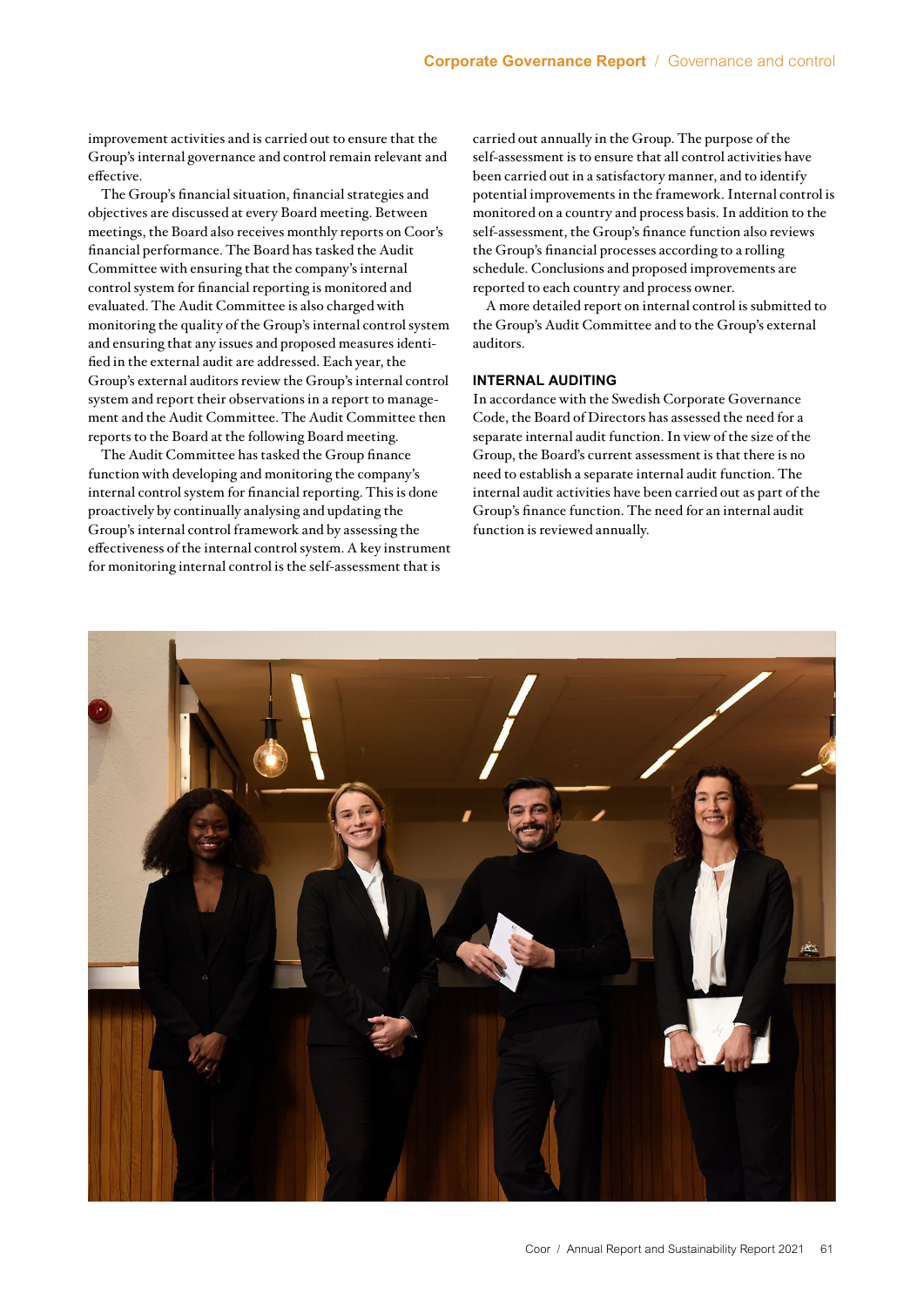# **Internal governance and control at Coor**

Internal control is an integral part of Coor's day-today activities, and continuous efforts are made to improve internal control and minimise risks in financial processes. Through continuous monitoring, evaluation and updating of control activities, Coor creates an effective system of internal control. Internal control activities are conducted in the same way in all of Coor's main countries of operation.

# **Financial processes**

- Financial close
- Tax
- Revenue and Receivables
- **Purchase and Payables B. Risk assessment**
- Payroll
- Investments
- IT/IT security



# **A. Control environment**

- Governing policies, instructions and manuals.
- Defined and communicated lines of command, levels of authority and areas of responsibility.

- Review of income statement and balance sheet items with regard to materiality, complexity and the risk of fraud.
- Process descriptions connect risks in underlying processes with control activities.

# **C. Control activities**

- Control matrix overview of risks and control activities for all processes.
- Structure and classification a common system with clear traceability for execution and monitoring of control activities.

# **D. Information and communication**

- Updated and clearly communicated policies, instructions and manuals.
- Whistleblower function.
- Communication with external stakeholders through press releases, financial reports and other publications.

# **E. Monitoring**

- Self-assessment the company assesses how well it is living up to the requirements of the internal control framework.
- The Group's review of key controls in all processes according to a rolling schedule.
- Reporting of conclusions and suggested actions to process owners, management and the Audit **Committee**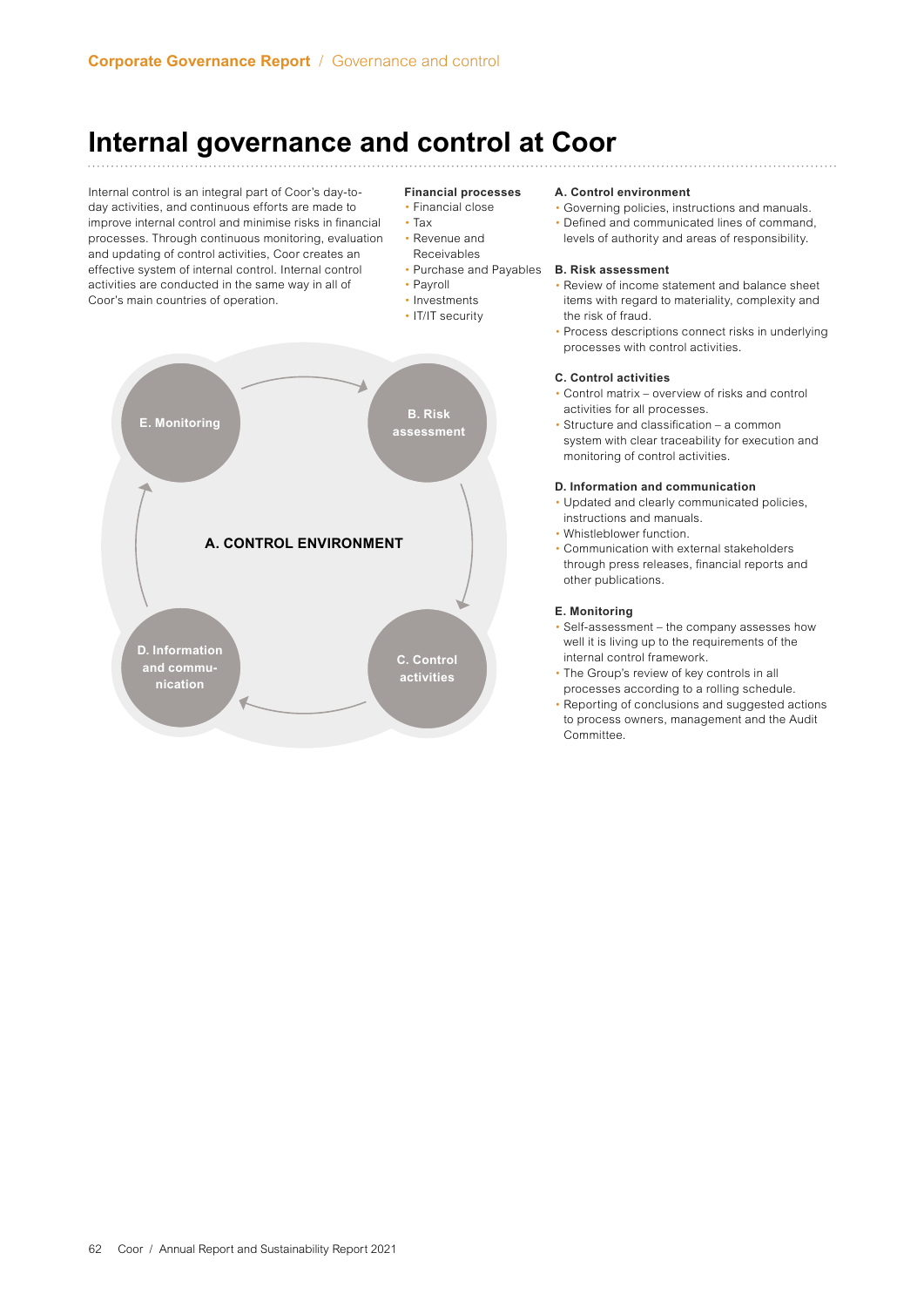# <span id="page-13-0"></span>Auditor's opinion on the Corporate Governance Report

To the shareholders' meeting of Coor Service Management Holding AB, corp. ID no. 556742-0806

# **Engagement and division of responsibility**

Responsibility for the Corporate Governance Report for 2021 on pages 50–62 and for ensuring that it has been prepared in compliance with the Swedish Annual Accounts Act rests with the Board of Directors.

# **Scope and focus of review**

Our review has been conducted in accordance with Statement RevR 16 *The Auditor's Review of the Corporate Governance Report* issued by FAR, the professional institute for accountants in Sweden.

Our review of the Corporate Governance Report has a different focus and significantly narrower scope than a full audit conducted in accordance with the International Standards on Auditing and generally accepted auditing standards in Sweden. We believe this review gives us a sufficient basis for our opinion.

# **Opinion**

A corporate governance report has been prepared. Disclosures pursuant to Ch. 6 § 6 second para. items 2–6 of the Annual Accounts Act and Ch.  $7 \S 3I$ second para. of the same Act are consistent with the annual report and consolidated financial statements and comply with the Annual Accounts Act.

Stockholm, 31 March 2022 Öhrlings PricewaterhouseCoopers AB

> Niklas Renström Authorised Public Accountant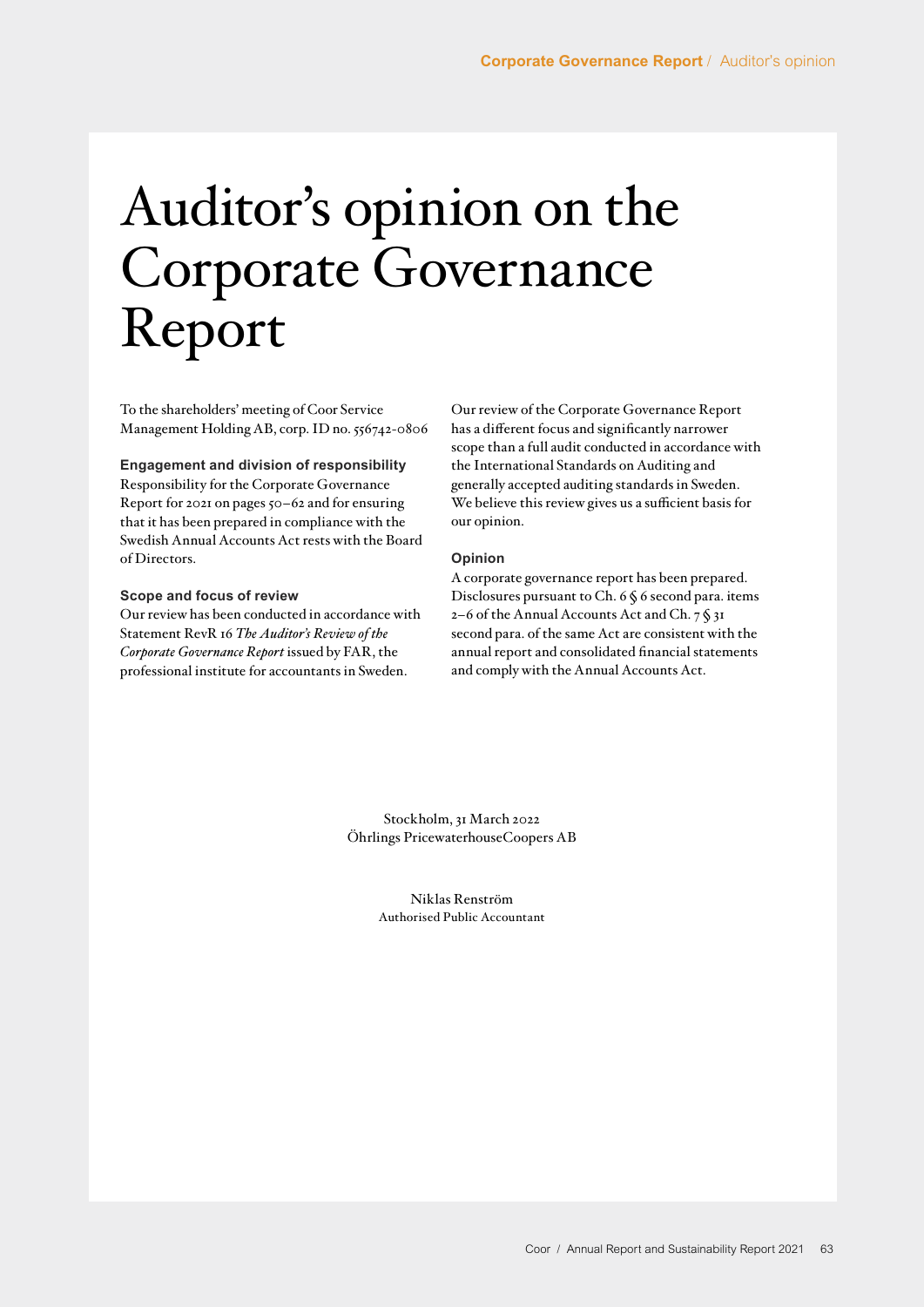# <span id="page-14-0"></span>Board of Directors



# **Mats Granryd**

Director since 2016 and Chairman of the Board since 2017. Chairman of the Project Committee and Remuneration Committee. Independent of the company and management and of the company's major shareholders.

## **Born:** 1962

**Education:** M.Sc. in Engineering, KTH Royal Institute of Technology in Stockholm.

**Professional experience:** CEO of Tele2. Various senior positions at Ericsson.

**Other current directorships:** CEO and Director of GSMA. Director of Vattenfall and Sveriges Television AB.

**Shareholding at closing date:** 30,000 shares.



# **Mats Jönsson**

Director since 2000 and member of the Project Committee. Independent of the company and management and of the company's major shareholders.

# **Born:** 1957

**Education:**M.Sc. in Engineering, KTH Royal Institute of Technology in Stockholm.

**Professional experience:** President and CEO of Coor Service Management. Various positions at Skanska including President and CEO of Skanska Services. CEO of Monberg & Thorsen A/S.

**Other current directorships:** Chairman of Bonava, Tengbomgruppen AB and Lekolar. Director of NCC AB and Assemblin.

**Shareholding at closing date:** 329,155 shares.



# **Monica Lindstedt**

Director since 2015 and member of the Remuneration Committee. Independent of the company and management and of the company's major shareholders.

# **Born:** 1953

**Education:** M.Sc. and Ph.D. in Business Administration, Stockholm School of Economics. **Professional experience:** CEO and founder of Hemfrid i Sverige AB and co-founder of Tidnings AB Metro. CEO of local newspaper Folket Eskilstuna, Bonniers Fackpress-

förlag, Eductus AB and Previa AB. **Other current directorships:** Chairman of Hemfrid i Sverige AB. Director of Apotea AB, Studieförbundet Näringsliv och Samhälle, the German-Swedish Chamber of Commerce and Sveriges Television AB.

**Shareholding at closing date:** 16,300 shares.



# **Magnus Meyer**

Director since 2021 and member of the Project Committee. Independent of the company and management and of the company's major shareholders.

### **Born:** 1967

**Education:** M.Sc. in Engineering and Licentiate of Engineering, KTH Royal Institute of Technology in Stockholm.

**Professional experience:** President and CEO of WSP Europe and Tengbomgruppen AB. Various senior positions at GE Real Estate and Ljungberggruppen AB.

# **Other current directorships:**

Chairman of HiQ AB. Director of Vasakronan AB, Kinnarps AB, Slättö Förvaltning AB and Goodbye Kansas AB.

**Shareholding at closing date:**  6,866 shares.



# **Kristina Schauman Manual Schauman Heidi Skaaret**

# Director since 2015.

Chairman of the Audit Committee and member of the Remuneration Committee. Independent of the company and management and of the company's major shareholders.

### **Born:** 1965

**Education:** M.Sc. in Economics and Business, Stockholm School of Economics.

**Professional experience:** Founder of consulting firm Calea AB. CFO of Apoteket AB, Carnegie Group and OMX AB. Group

Treasurer, OMX AB. Vice President, Corporate Finance and Group Treasurer at Investor AB.

**Other current directorships:** CEO and Director of Calea AB. Director of BEWi ASA, Billerud-Korsnäs AB, Nordic Entertainment Group AB, Afry AB, Ellos Group Holding AB and Danads International AB.

**Shareholding at closing date:** 15,000 shares.

Director since 2016 and member of the Audit Committee. Independent of the company and management and of the company's major shareholders.

## **Born:** 1961

**Education:** MBA, University of Washington, USA.

**Professional experience:** CEO of Lindorff AS and IKANO Bank Norge. Senior Vice President of DNB ASA. Director of Storebrand ASA.

**Other current directorships:** Group Executive Vice President of Personmarked Storebrand ASA. Chairman of Storebrand Bank ASA and Storebrand Forsikring AS.

## **Shareholding at closing date:** 2,500 shares.

64 Coor / Annual Report and Sustainability Report 2021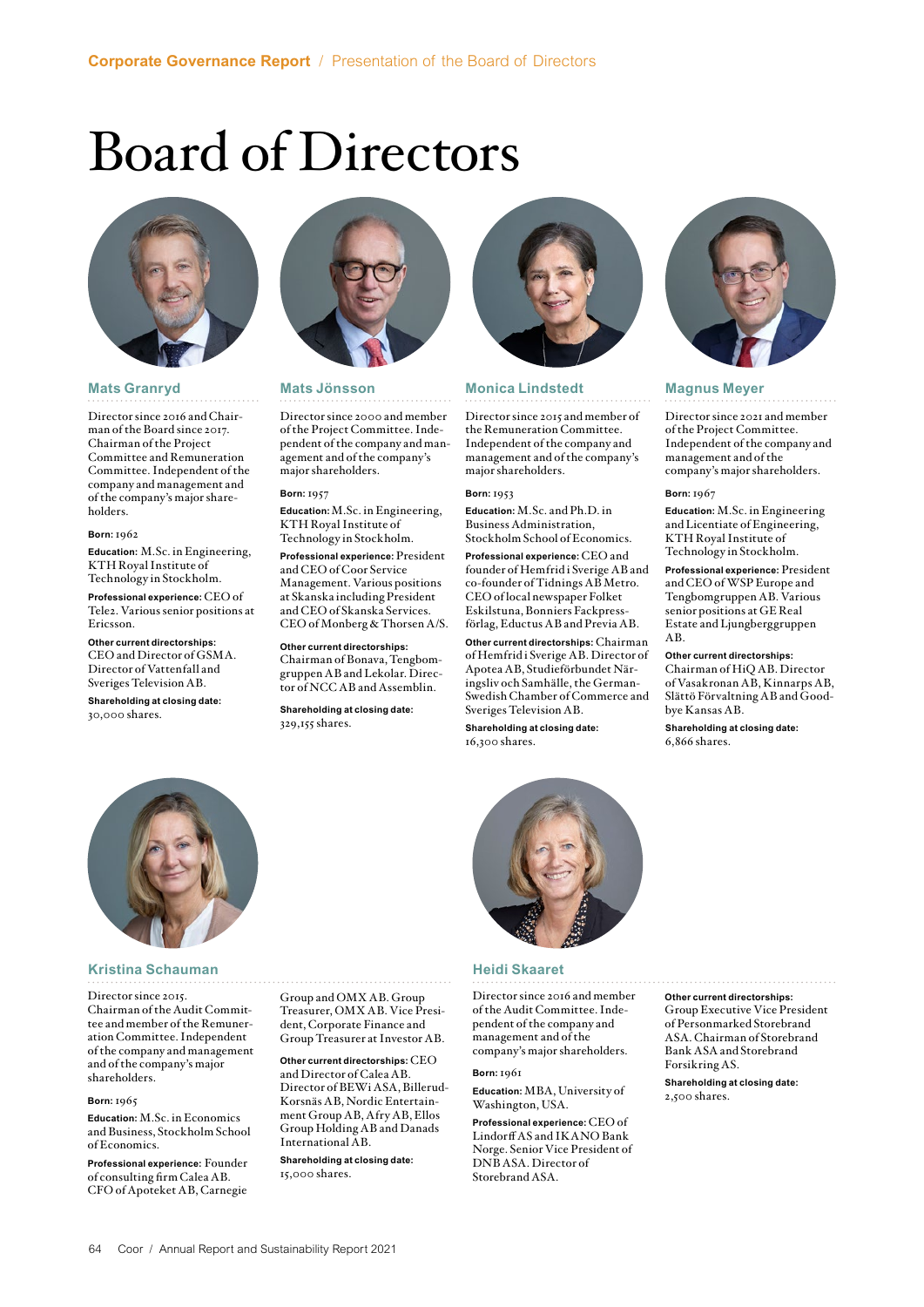# **Employee representatives**



**Glenn Evans** Director since 2013. **Born:** 1959 Employee representative.



**Rikard Milde** Director since 2019. **Born:** 1967 Employee representative.



**Urban Rääf**  Director since 2021. **Born:** 1958 Employee representative.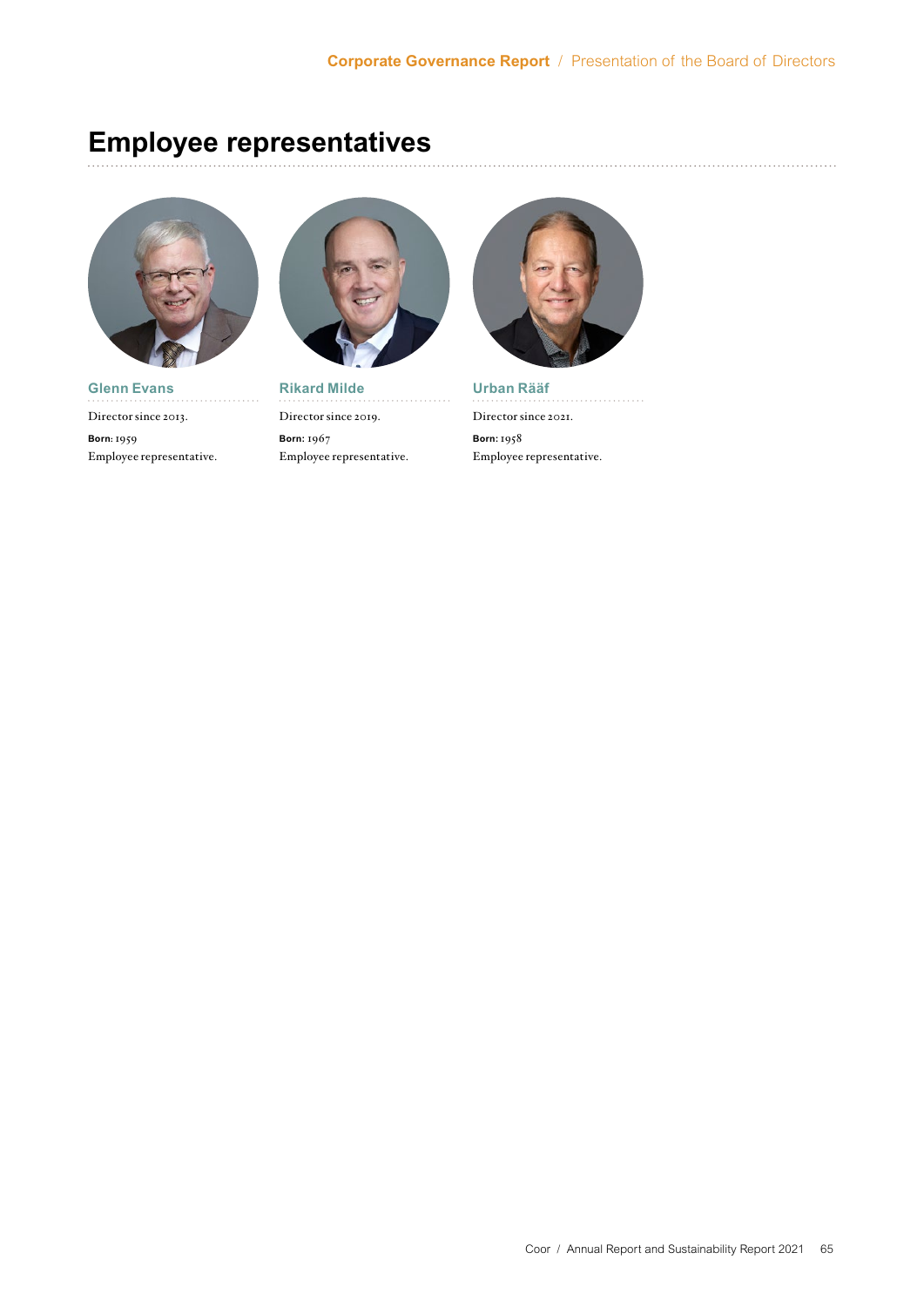# <span id="page-16-0"></span>Executive management team



# **AnnaCarin Grandin**

President and CEO since 2020.

# **Born:**1967

**Education:** M.Sc. in Economics and Business, Stockholm University/University of Gävle/ Sandviken.

**Professional experience:** Several roles at Coor, including President of Coor Sweden and Norway, Veolia (formerly Dalkia) and the Swedish Association of Local Authorities and Regions (SKR).

**Shareholding at closing date:** 49,489 shares and 27,500 call options.



# **Klas Elmberg**

CFO and IR Director since 2019.

# **Born:** 1974

**Education:** M.Sc. in International Business and Trade, Gothenburg School of Business, Economics and Law.

**Professional experience:** Several roles at Coor, including Vice President and CFO of Coor Sweden, President of Coor Norway and Head of Business Unit at Coor Sweden. Management Consultant, Accenture. Controller, Saab Automobile.

**Shareholding at closing date:** 35,053 shares.



# **Marcus Karsten**

President of Coor Finland since 2018.

## **Born:** 1966

**Education:** M.Sc. in Business Administration and Economics, Åbo Akademi University.

**Professional experience:** CEO of Bravida Finland, CEO of Lemminkäinen Talotekniikka, CEO of Tekmanni Service, Head of Business Unit at Siemens.

**Other current directorships:**  Director of Oy Hedengren Ab.

**Shareholding at closing date:** 10,285 shares.



# **Nikolai Utheim**

President of Coor Norway since 2016.

# **Born:** 1975

**Education:** M.Sc. in Economics and Business with a major in Finance, Norwegian School of Management (BI) and Copenhagen Business School.

**Professional experience:** PwC, transaction-related work, Statoil Norge AS, Chief Controlling and Strategy Projects, Deputy CFO.

**Shareholding at closing date:** 22,785 shares.



# **Jens Ebbe Rasmussen**

Senior Vice President, Business Development & Sales since 2009.

### **Born:** 1968

**Education:** M.Sc. in Business Administration and Economics, Lund University. Finance, École supérieure de commerce de Paris. Cadet, Land Warfare Centre, Skövde.

**Professional experience:** Management Consultant, McKinsey & Company. Fixed Income Department, Unibank Markets (Nordea). Consultant/External Advisor, Fruktbudet.

**Shareholding at closing date:** 66,598 shares.



# **Jørgen Utzon**

President of Coor Denmark since 2001.

## **Born:** 1961

**Education:** M.Sc. in Business Administration, Copenhagen Business School. Executive Programme, International Institute for Management Development, Lausanne.

**Professional experience:** CEO of Strax Nordic, Logistics Manager and Service Director at Xerox Danmark. Various management functions, Rockwool.

**Other current directorships:** Member of the Executive Committee of the Confederation of Danish Industry (DI). Chairman of DI Service (Confederation of Danish Industry). Director of Nordomatic AB and Nordomatic A/S.

**Shareholding at closing date:** 50,000 shares



# **Erik Strümpel**

Chief Legal Counsel since 2006.

**Born:**1970

**Education:** LL.M., Lund University. IFL Executive Education, Stockholm School of Economics.

**Professional experience:** Solicitor, Linklaters Advokatbyrå. Judicial Clerk, Handen District Court.

**Shareholding at closing date:** 8,250 shares.

# **Helena Söderberg**

HR Director since 2020.

**Born:** 1967

**Education:** B.Sc. in Human Resource Management and Working Life, Uppsala University.

**Professional experience:** HR Director, JM. HR Director, Alstom and various HR positions at Skanska.

**Shareholding at closing date:** 1,000 shares.